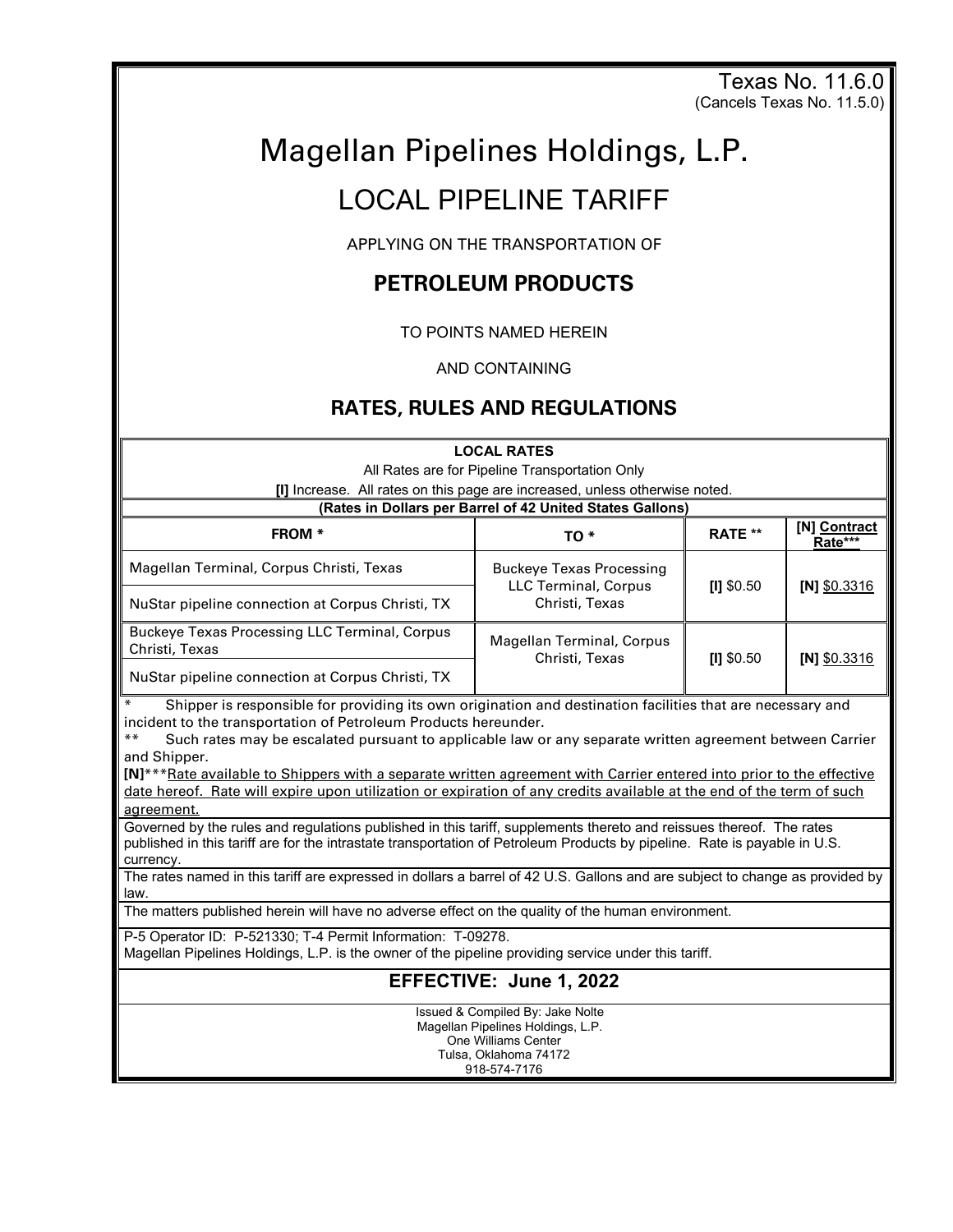## **SECTION I Rules and Regulations of Railroad Commission of Texas Rule §3.71, Pipeline Tariffs**

#### **1. ALL MARKETABLE OIL TO BE RECEIVED FOR TRANSPORATION**

By the term "marketable oil" is meant any crude petroleum adapted for refining or fuel purposes, properly settled and containing not more than two percent (2.0%) of basic sediment, water, or other impurities above a point six (6) inches below the pipeline connection with the tank. Pipelines shall receive for transportation all such "marketable oil" tendered; but no pipeline shall be required to receive for shipment from any one person an amount exceeding three thousand (3,000) barrels of petroleum in any one day; and, if the oil tendered for transportation differs materially in character from that usually produced in the field and being transported there from by the pipeline, then it shall be transported under such terms as the shipper and the owner of the pipeline may agree or the commission may require.

#### **See Item 20 for further definition.**

#### **2. BASIC SEDIMENT, HOW DETERMINED – TEMPERATURE**

In determining the amount of sediment, water or other impurities, a pipeline is authorized to make a test of the oil offered for transportation from an average sample from each such tank, by the use of centrifugal machine, or by the use of any other appliance agreed upon by the pipeline and the shipper. The same method of ascertaining the amount of the sediment, water, or other impurities shall be used in the delivery as in the receipt of oil. A pipeline shall not be required to receive for transportation, nor shall consignee be required to accept as a delivery, any oil of a higher temperature than 90 degrees Fahrenheit, except that during the summer oil shall be received at any atmospheric temperature, and may be delivered at like temperature. Consignee shall have the same right to test the oil upon delivery at destination that the pipeline has to test before receiving from the shipper**.** 

#### **3. "BARREL" DEFINED**

For the purpose of these sections, a "barrel" of crude petroleum is declared to be forty-two (42) gallons of 231 cubic inches per gallon at 60 degrees Fahrenheit.

#### **See Item 20 for further definition.**

#### **4. OIL INVOLVED IN LITIGATION, ETC – INDEMNITY AGAINST LOSS**

When any oil offered for transportation is involved in litigation, or the ownership is in dispute, or when the oil appears to be encumbered by lien or charge of any kind, the pipeline may require of shippers an indemnity bond to protect it against all loss.

#### **5. STORAGE**

Each pipeline shall provide, without additional charge, sufficient storage, such as is incident and necessary to the transportation of oil, including storage at destination or so near thereto as to be available for prompt delivery to destination point, for five days from the date of order of delivery at destination.

#### **See Item 30 for further information.**

#### **6. IDENTITY AND MAINTENANCE OF OIL**

A pipeline may deliver to consignee, either the identical oil received for transportation, subject to such consequences of mixing with other oil as are incident to the usual pipeline transportation, or it may make delivery from its common stock at destination; provided, if this last be done, the delivery shall be of substantially like kind and market value.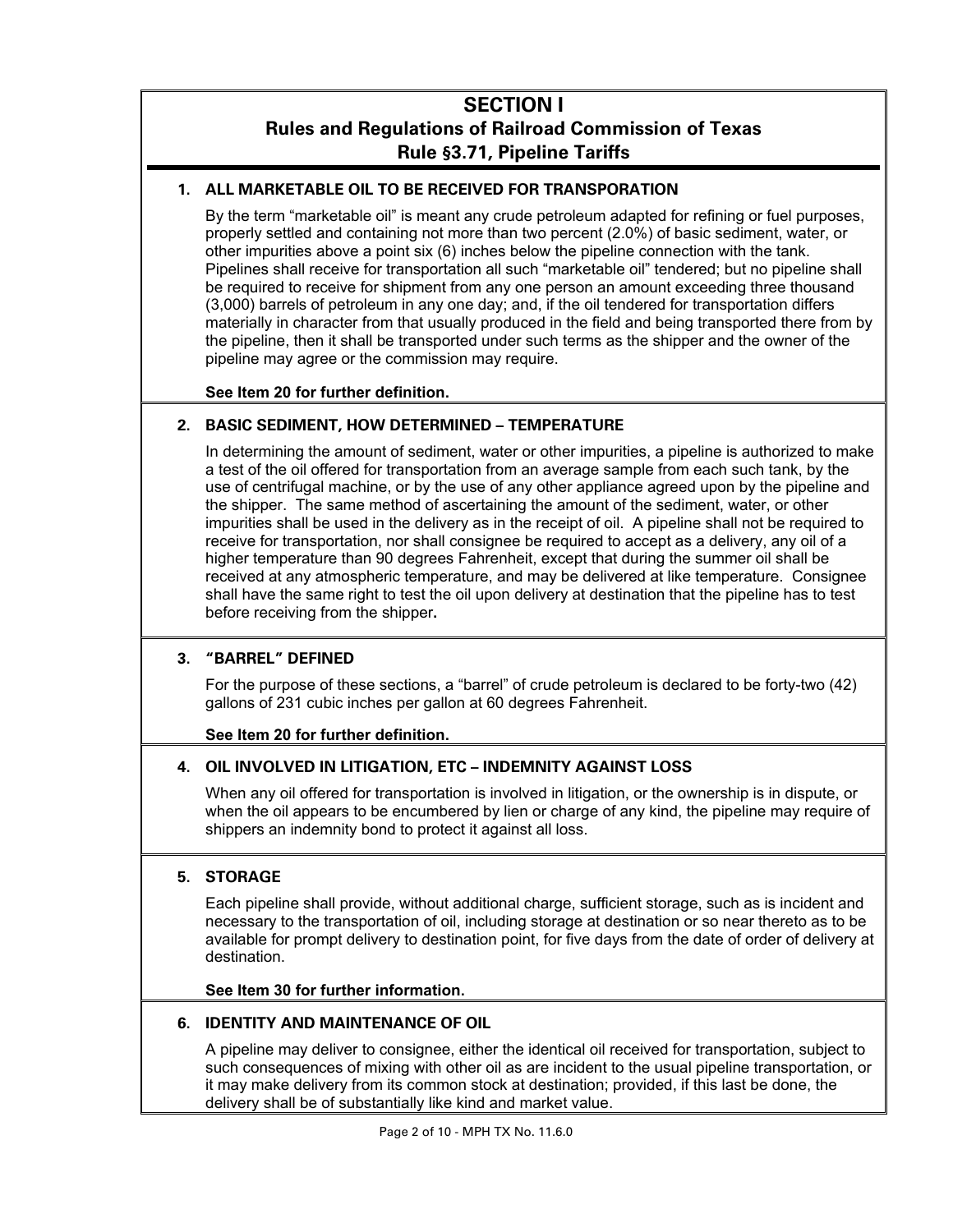#### **7. MINIMUM QUANTITY TO BE RECEIVED**

A pipeline shall not be required to receive less than one tank car-load of oil when oil is offered for loading into tank cars at destination of the pipeline. When oil is offered for transportation for other than tank car delivery, a pipeline shall not be required to receive less than five hundred (500) barrels.

#### **See Item 40 for further information.**

#### **8. GATHERING CHARGES**

Tariffs to be filed by a pipeline shall specify separately the charges for gathering of the oil, for transportation and for delivery.

#### **9. MEASURING, TESTING AND DEDUCTIONS**

- (A) Except as provided in subparagraph (B) of this paragraph, all crude oil tendered to a pipeline shall be gauged and tested by a representative of the pipeline prior to its receipt by the pipeline. This shipper may be present or represented at the gauging or testing. Quantities shall be computed from correctly compiled tank tables showing 100% of the full capacity of the tanks.
- (B) As an alternative to the method of measurement provided in subparagraph (A) of this paragraph, crude oil and condensate may be measured and tested, before transfer of custody to the initial transporter, by:
	- (i) lease automatic custody transfer (LACT) equipment, provided such equipment is installed and operated in accordance with the latest revision of the American Petroleum Institute (API) Manual of Petroleum Measurement Standards, Chapter 6., or;
	- (ii) any devise or method, approved by the commission or its delegate, which yields accurate measurements of crude oil or condensate.
- (C) Adjustments to the quantities determined by the methods described in subparagraphs (A) or (B) of this paragraph shall be made for temperature from the nearest whole number degree to the basis of 60 degrees Fahrenheit and to the nearest 5/10 API degree gravity in accordance with the volume correction Tables 5A and 6A contained in API Standard 2540, American Society for Testing Materials 01250, Institute of Petroleum 200, first edition, August 1980. A pipeline may deduct the basic sediment, water, and other impurities as shown by the centrifugal or other test agreed upon by the shipper and pipeline; and 1.0% for evaporation and loss during transportation. The net balance shall be the quantity deliverable by the pipeline. In allowing the deductions, it is not the intention of the commission to affect any tax or royalty obligations imposed by the laws of Texas on any producer or shipper of crude oil.
- (D) A transfer of custody of crude between transporters is subject to measurement as agreed upon by the transporters.

#### **10. DELIVERY AND DEMURRAGE**

Each pipeline shall transport oil with reasonable diligence, considering the quality of the oil, the distance of transportation, and other material elements, but at any time after receipt of a consignment of oil, upon twenty-four (24) hours notice to the consignee, may offer oil for delivery from its common stock at the point of destination, conformable to Item No. 6 of this section, at a rate not exceeding ten thousand (10,000) barrels per day of twenty-four (24) hours. Computation of time of storage (as provided for in Item No. 5 of this section) shall begin at the expiration of such notice. At the expiration of the time allowed in Item No. 5 of this section for storage at destination, a pipeline may assess a demurrage charge on oil offered for delivery and remaining undelivered, at a rate for the first ten (10) days of one-tenth of one cent (\$0.001) per barrel; and thereafter at a rate of three-fourths of one cent (\$0.0075) per barrel, for each day of twenty-four (24) hours or fractional part thereof.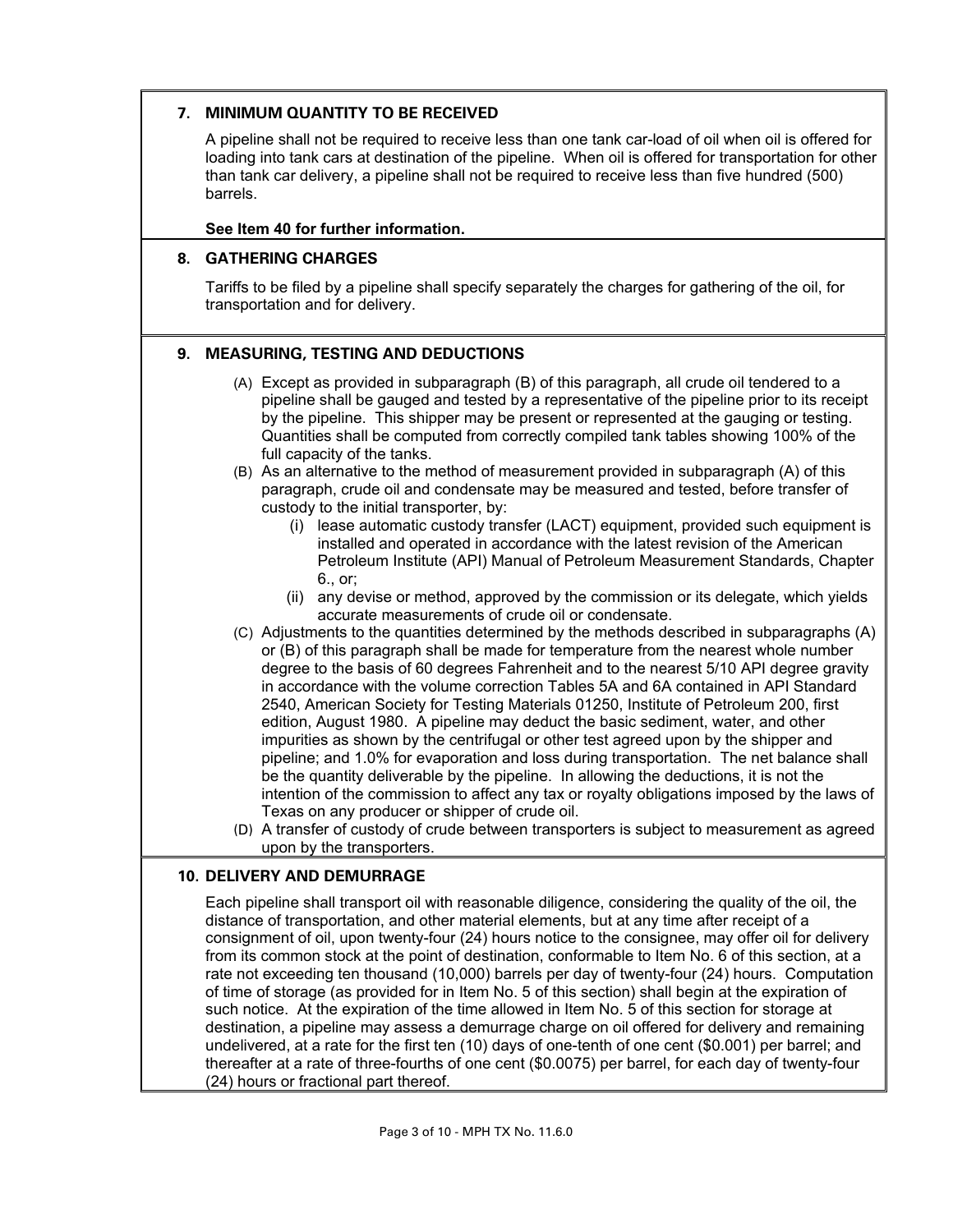#### **11. UNPAID CHARGES, LIEN FOR AND SALE TO COVER**

A pipeline shall have a lien on all oil to cover charges for transportation, including demurrage, and it may withhold delivery of oil until the charges are paid. If the charges shall remain unpaid for more than five (5) days after notice of readiness to delivery, the pipeline may sell the oil at public auction at the general office of the pipeline on any day not a legal holiday. The date for the sale shall be not less than forty-eight (48) hours after publication of notice in a daily newspaper of general circulation published in the city where the general office of the pipeline is located. The notice shall give the time and place of the sale, and the quantity of the oil to be sold. From the proceeds of the sale, the pipeline may deduct all charges lawfully accruing, including demurrage, and all expenses of the sale. The net balance shall be paid to the person lawfully entitled thereto.

**This Item shall be given no effect. See Item 110 for further information.**

#### **12. NOTICE OF CLAIM**

Notice of claim for loss, damage or delay in connection with the shipment of oil must be made in writing to the pipeline within ninety-one (91) days after, the damage, loss, or delay occurred. If the claim is for failure to make delivery, the claim must be made within ninety-one (91) days after a reasonable time for delivery has elapsed.

#### **13. TELEPHONE – TELEGRAPH LINE – SHIPPER TO USE**

If a pipeline maintains a private telegraph or telephone line, a shipper may use it without extra charge, for messages incident to shipments. However, a pipeline shall not be held liable for failure to deliver any messages away from its office or for delay in transmission or for interruption of service.

#### **14. CONTRACTS OF TRANSPORATION**

When a consignment of oil is accepted, the pipeline shall give the shipper a run ticket, and shall give the shipper a statement that shows the amount of oil received for transportation, the points of the origin and destination, corrections made for temperature, deductions made for impurities, and the rate for such transportation.

#### **15. SHIPPER'S TANKS, ETC. - INSPECTION**

When a shipment of oil has been offered for transportation, the pipeline shall have the right to go upon the premises where the oil is produced or stored, and have access to any and all tanks or storage receptacles for the purpose of making any examination, inspection, or test authorized by this section.

#### **16. OFFERS IN EXCESS OF FACILITIES**

If oil is offered to any pipeline for transportation in excess of the amount that can be immediately transported, the transportation furnished by the pipeline shall be apportioned among all shippers in proportion to the amounts offered by each; but no offer for transportation shall be considered beyond the amount which the person requesting the shipment then has ready for shipment by the pipeline. The pipeline shall be considered as a shipper of oil produced or purchased by itself and held for shipment through its line, and its oil shall be entitled to participate in such apportionment.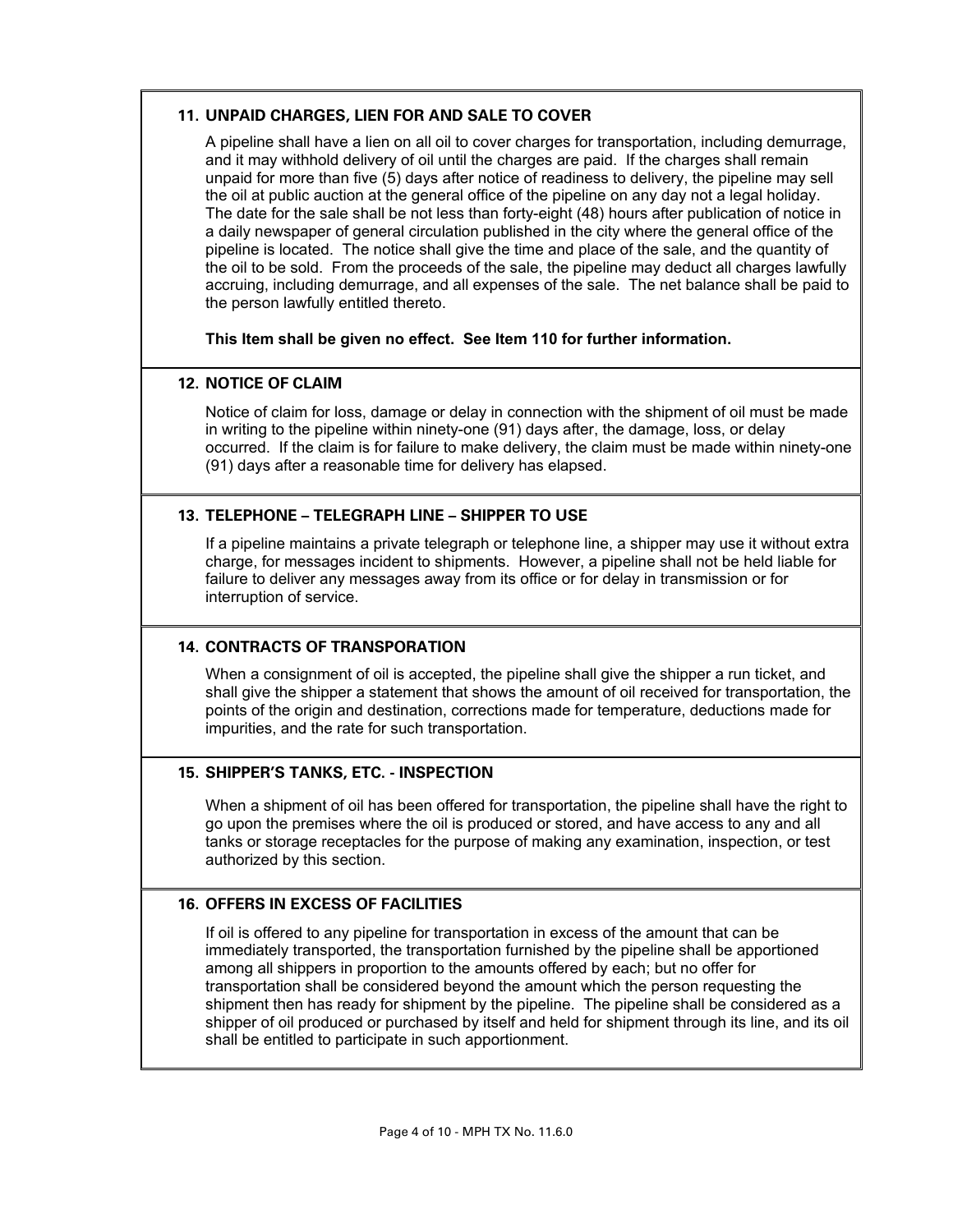#### **17. INTERCHANGE OF TONNAGE**

Pipelines shall provide the necessary connections and facilities for the exchange of tonnage at every locality reached by two or more pipelines, when the Commission finds that a necessity exists for connection, and under such regulations as said Commission may determine in each case.

#### **18. RECEIPT AND DELIVERY – FOR NECESSARY FACILITIES**

Each pipeline shall install and maintain facilities for the receipt and delivery of marketable crude petroleum of shippers at any point on its line if the Commission finds that a necessity exists therefor and under regulations by the Commission.

#### **19. REPORTS OF LOSS FROM FIRES, LIGHTNING AND LEAKAGE**

- (A) Each pipeline shall immediately notify the commission district office, electronically or by telephone, of each fire that occurs at any oil tank owned or controlled by the pipeline, or of any tank struck by lightning. Each pipeline shall in like manner report each break or leak in any of its tanks or pipelines from which more than five (5) barrels escapes. Each pipeline shall file the required information with the commission in accordance with the appropriate commission form within thirty (30) days from the date of the spill or leak.
- (B) No risk of fire, storm, flood, or act of God, and no risk resulting from riots, insurrection, rebellion, war or act of the public enemy, or from quarantine or authority of law or any order, requisition or necessity of the government of the United States in time of war, shall be borne by a pipeline, nor shall any liability accrue to it from any damage thereby occasioned. If loss of any crude oil from any such causes occurs after the oil has been received for transportation, and before it has been delivered to the consignee, the shipper shall bear a loss in such proportion as the amount of his shipment is to all of the oil held in transportation by the pipeline at the time of such loss, and the shipper shall be entitled to have delivered only such portion of his shipment as may remain after a deduction of his due proportion of such loss, but in such event the shipper shall be required to pay charges only on the quantity of oil delivered. This Item No. 19 shall not apply if the loss occurs because of negligence of the pipeline.
- (C) Common carrier pipelines shall mail (return receipt requested) or hand deliver to landowners (persons who have legal title to the property in question) and residents (persons whose mailing address is the property in question) of land upon which a spill or leak has occurred, all spill or leak reports required by the commission for that particular spill or leak within thirty (30) days of filing the required reports with the commission. Registration with the Commission by landowners and resident for the purpose of receiving spill or leak reports shall be required every five years, with the renewal registration starting January 1, 1999. If a landowner or resident is not registered with the commission, the common carrier is not required to furnish such reports to the resident or landowner.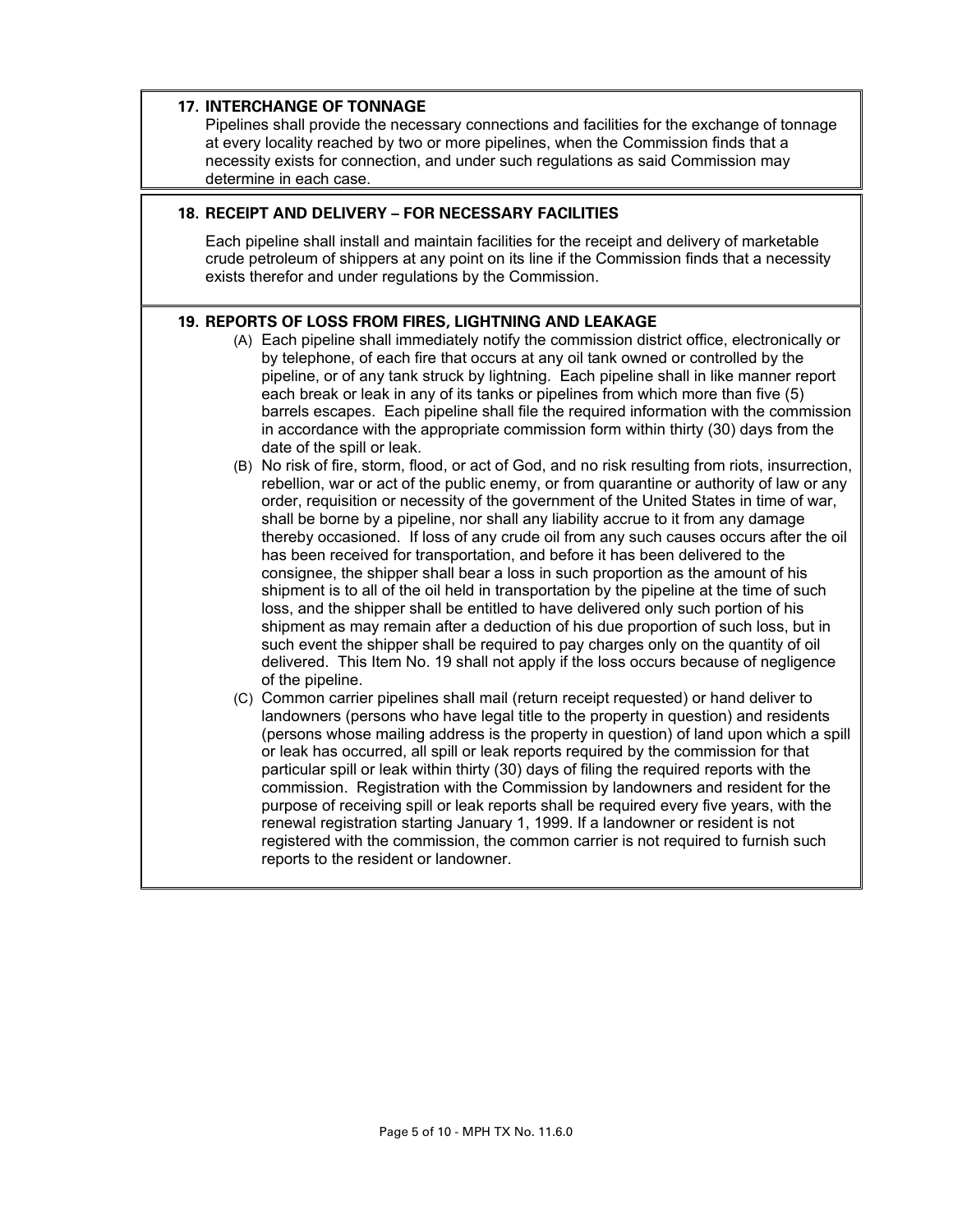## **SECTION II**

## **Supplemental Carrier**

## **Rules and Regulations Governing Petroleum Products Transportation By Pipeline**

#### **20. DEFINITIONS**

"Barrel" means forty-two (42) United States gallons.

"Carrier" means Magellan Pipelines Holdings, L.P.

"Consignee" means and refers to the party having ownership of Petroleum Products transferred to them.

"Consignor" means and refers to the party having tendered Petroleum Products to Carrier.

"Buckeye Texas processing LLC Terminal" means the petroleum terminal owned by Buckeye Texas Processing LLC located at 1501 Southern Minerals Road, Corpus Christi, Texas 78409.

"Magellan Terminal" means the petroleum terminal owned by Magellan Terminals Holdings, L.P. located at 1802 Poth Lane, Corpus Christi, Texas 78408.

"Petroleum Products" means the following products that Carrier will accept for shipment under this tariff: (i) crude oil/condensate, (ii) naphtha, (iii) kerosene, (iv) jet fuel, and (v) distillate.

"Shipper" means the party who contracts with Carrier for transportation of Petroleum Products pursuant to the terms of this tariff.

"U.S." means United States.

#### **30. STORAGE**

Shipper is solely responsible for storage necessarily incident to transportation.

#### **40. MINIMUM SHIPMENTS**

Quantities of Petroleum Products will be accepted for transportation as a single batch shipment to destinations shown herein in amounts of not less than 20,000 Barrels. Quantities of less than 20,000 Barrels may be accepted for transportation if operating conditions permit.

#### **50. DESTINATION FACILITIES**

Carrier will deliver Petroleum Products to Shipper at either the Magellan Terminal or the Buckeye Texas Processing LLC Terminal, as applicable. Shipper is solely responsible for arranging adequate facilities at either the Magellan Terminal or the Buckeye Texas Processing LLC Terminal, as applicable.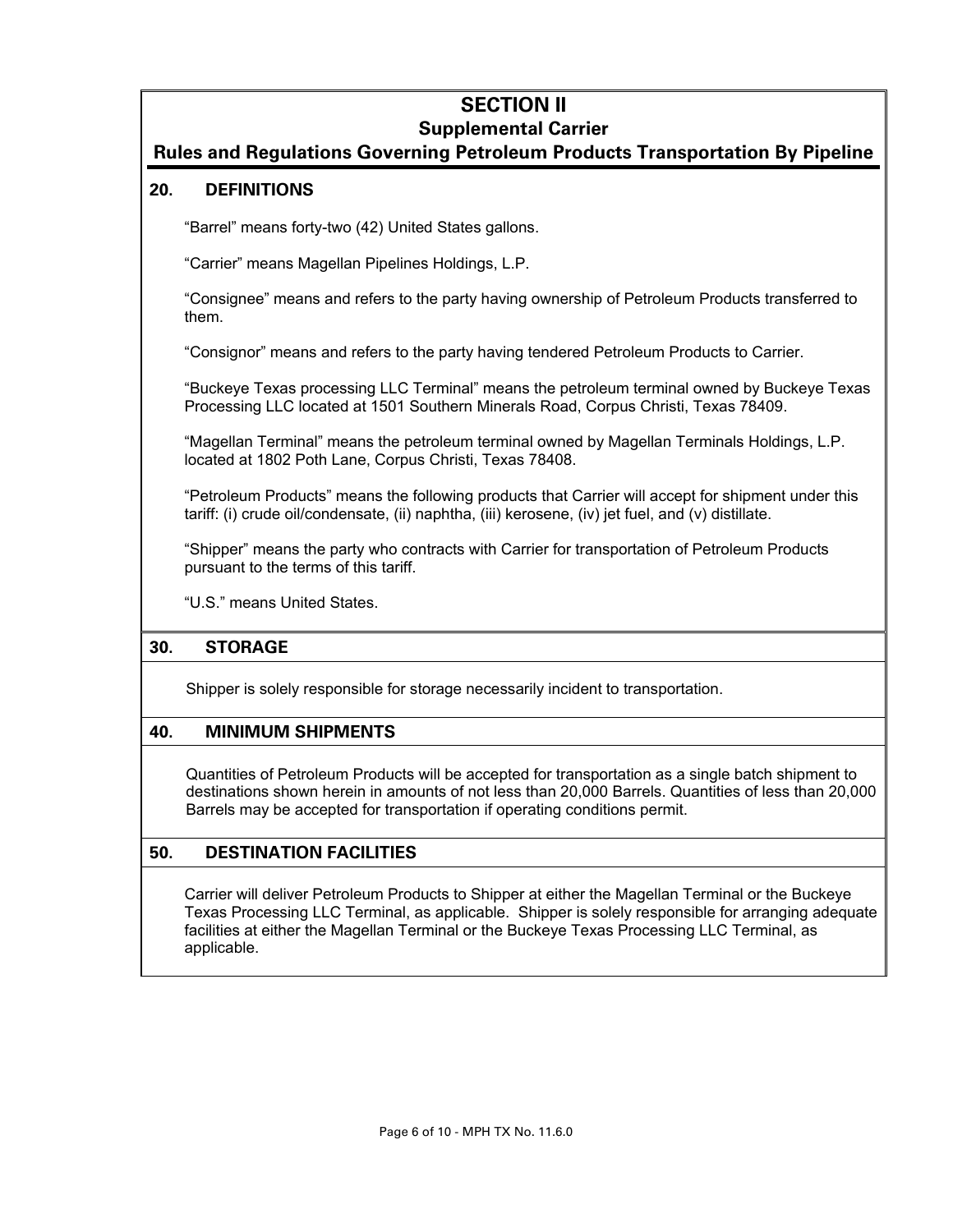## **60. MEASUREMENT AND GAINS/LOSSES**

The volume of Petroleum Products received and delivered by Carrier will be measured in Barrel units by meter or by gauge. Measured volumes at recorded or observed temperatures will be converted to volumes at sixty degrees Fahrenheit (60ºF).

The volume of impurities in Petroleum Products received and delivered by Carrier will be measured by an electrical or mechanical device or by physical test and such volume will be deducted from the volume of such receipts and deliveries.

Carrier shall determine all measurements, but Shipper and Consignee or their representatives may be present to witness them.

Actual gains or losses incurred on each shipment of Petroleum Products tendered to Carrier will be allocated to Shipper.

#### **70. TENDERS REQUIRED**

Petroleum Products for shipment through lines of Carrier will be received only on proper notice showing the point at which the Petroleum Products are to be received, point or points of delivery, Consignee, and amount of Petroleum Products to be transported. The notice shall be received by Carrier on or before the fifteenth  $(15<sup>th</sup>)$  day of the calendar month preceding the desired shipment date. If the fifteenth  $(15<sup>th</sup>)$  day of the month falls on a weekend or holiday, nominations are due on the last workday before the fifteenth  $(15<sup>th</sup>)$ . The nomination may be e-mailed, faxed or submitted via Carrier's scheduling system. A nomination must specify, for each shipment, the quantity, type of Petroleum Product, origin, destination, supply sources and Shipper.

#### **80. TITLE**

The act of delivering Petroleum Products to Carrier for transporting shall constitute a warranty that Shipper of Consignee has title thereto, and that such Petroleum Products were produced in accordance with concerned laws and regulations.

#### **90. LIABILITY OF CARRIER**

Carrier shall not be liable for any loss or damage or delay caused by act of God, public enemy, quarantine, authority of law, strike, riots, fire or the act or default of Shipper, or for any other cause not due to the negligence or willful misconduct of Carrier whether similar or dissimilar to the causes herein enumerated; and in case of loss from any such causes after Petroleum Products have been received for transportation and before the same have been delivered to Consignee, Shipper shall bear a loss in such proportion as the amount of its shipment is to all of the Petroleum Products in the custody of Carrier at the time of such loss, and Shipper shall be entitled to have delivered only such portion of its shipment as may remain after a deduction of its due proportion of such loss but in such event Shipper shall be required to pay charges only on the quantity of Petroleum Products delivered.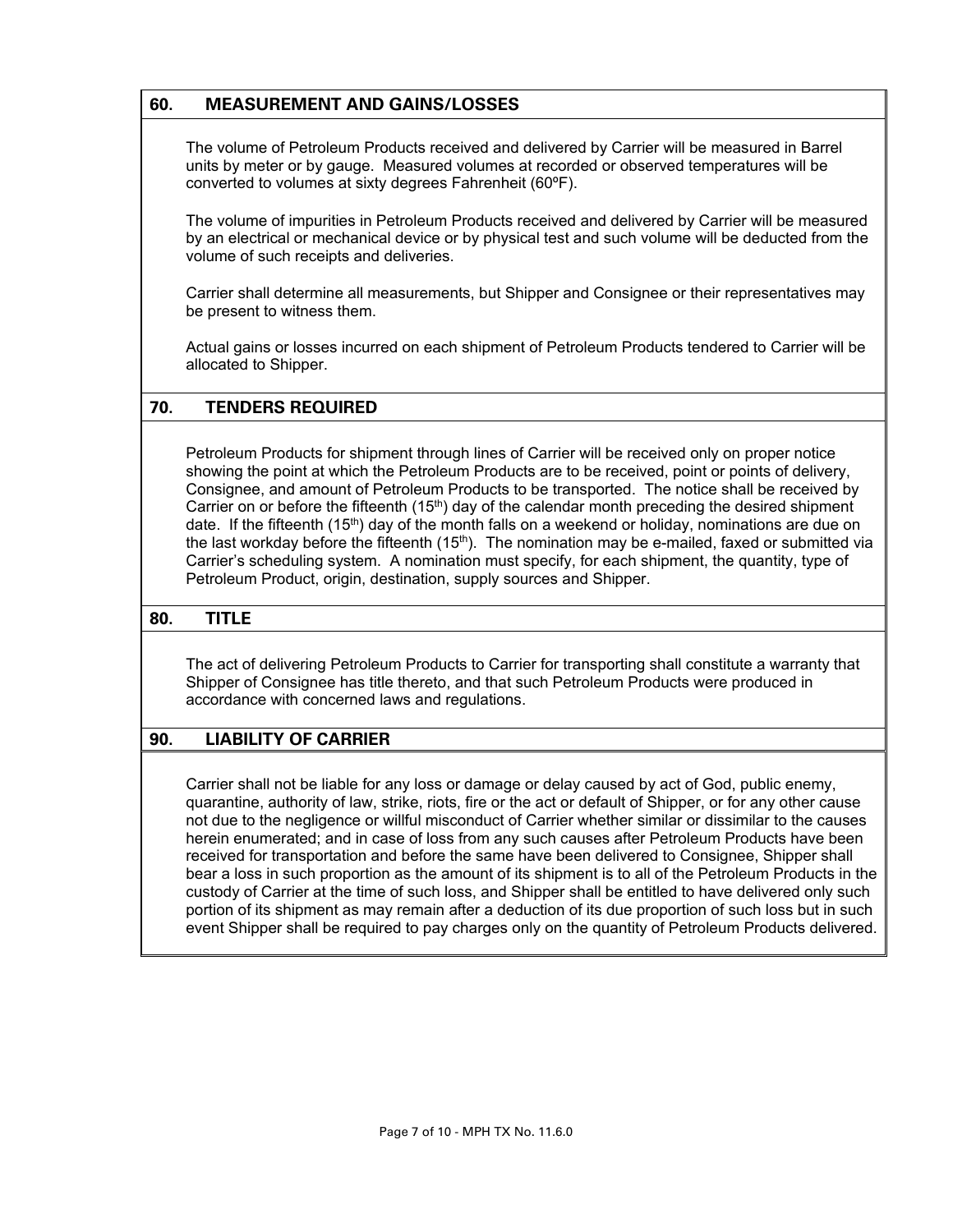#### **100. DUTY OF CARRIER**

Carrier shall not be required to transport Petroleum Products except with reasonable diligence, considering the quality of the Petroleum Products, the distance of transportation and other material elements; but in the event Shipper fails to provide or arrange for adequate facilities for receipt at destination or has not ascertained from Carrier that it has facilities available for receipt at destination, Carrier shall have the right on 24 hours notice, to divert or reconsign, subject to the rates, rules and regulations applicable from point of origin to actual final destination, or make whatever arrangements for disposition as are deemed appropriate to clear Carrier's pipeline facilities, including the right of private sale for the best price reasonably obtainable. Carrier may be a purchaser at such sale. Out of the proceeds of said sale, Carrier shall pay itself all transportation and all other applicable lawful charges and necessary expenses of the sale and the expense of caring for and maintaining the Petroleum Products until disposed of and the balance shall be held for whomsoever may be lawfully entitled thereto.

#### **110. PAYMENT OF TRANSPORTATION AND OTHER CHARGES**

Shipper shall pay the transportation and all other charges accruing on Petroleum Products delivered out of Carrier's pipeline system, adjusted to sixty degrees Fahrenheit (60°F). Carrier shall have a statutory lien, as provided by Chapter 7 of the Texas Uniform Commercial Code, on all Petroleum Products in Carrier's pipeline system to secure the payment of all charges, and may withhold said Petroleum Products from delivery until all of the said charges shall have been paid.

Carrier will bill Shipper each month for transportation and other charges incurred during the previous month. If such a bill is not paid within ten (10) days after date of invoice, Carrier shall have the right to assess a late charge at an interest rate of 1.5% per month, unless such rate is greater than the maximum rate allowed by law, in which case the maximum rate allowed by law will be used. Such late charge shall accrue from ten (10) days after date of invoice until payment is made.

Carrier may require that all payments to Carrier for services pertaining to the transportation of Petroleum Products be by wire transfer in accordance with the instructions on Carrier's invoice to Shipper.

In the event Carrier determines that the financial condition of a Shipper or Shipper's guarantor (if any) is or has become impaired or unsatisfactory or Carrier determines it is necessary to obtain security from a Shipper, Carrier, upon notice to Shipper, will require any of the following: (1) prepayment of all charges for the ensuing ninety (90) days by wire transfer and shall be held by Carrier without interest accruing thereon until credited to Shipper, (2) a letter of credit at Shipper's expense in favor of Carrier in an amount sufficient to ensure payment of all such charges for the ensuing ninety (90) days and, in a form, and from an institution acceptable to Carrier, or (3) a guaranty in an amount sufficient to ensure payment of all such charges for the ensuing ninety (90) days, and in a form, and from a third party acceptable to Carrier. In the event Shipper fails to comply with any such requirement within three (3) business days of Shipper's receipt of such notice from Carrier, Carrier shall not be obligated to provide Shipper access to Carrier's pipeline facilities or provide services pursuant to this tariff until such requirement is fully met.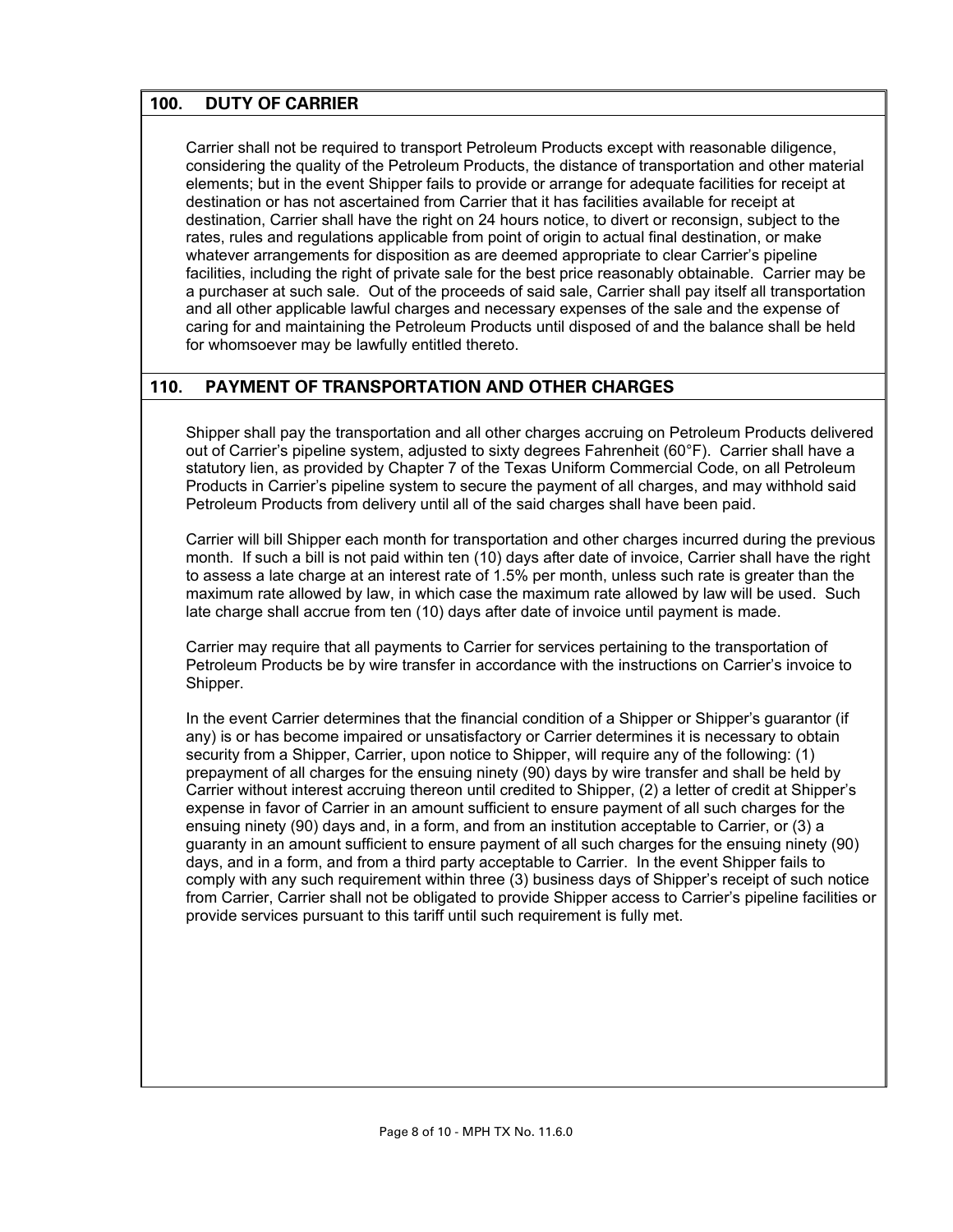## **120. CLAIMS TIME FOR FILING**

Claims for loss or damage must be made in writing to Carrier within ninety-one (91) days after delivery of the property, or in case of a failure to make delivery, then within ninety-one (91) days after a reasonable time for delivery has elapsed. Suits for loss or damage shall be instituted only within two (2) years and one (1) day after delivery of the property, or in the case of failure to make delivery, then within two (2) years and one (1) day after a reasonable time for delivery has elapsed; provided, however, that where claims have been duly filed with Carrier, suit must be brought within two (2) years and one (1) day after notice in writing is given by Carrier to the claimant that Carrier has disallowed the claim or any part or parts thereof specified in the notice. Where claims for loss or damage are not filed or suits are not instituted thereon in accordance with the foregoing provisions, such claims will not be paid and Carrier will not be liable.

#### **130. DIVERSION OR RECONSIGNMENT**

Provided no back haul is required, diversion or reconsignment will be made on written request from Consignor or Consignee. No additional charge will be made for the diversion or reconsignment service. The rate to be applied under this rule is the rate from point of origin to final destination.

#### **140. LINE FILL INVENTORY REQUIREMENTS**

Prior to delivering Barrels out of Carrier's pipeline system, each Shipper will be required to supply a pro rata share of Petroleum Products necessary for pipeline and tankage fill to ensure efficient operation of Carrier's pipeline system. Petroleum Products provided by Shippers for this purpose may be withdrawn only after: (1) shipments have ceased and Shipper has notified Carrier in writing of its intention to discontinue shipments in Carrier's pipeline system, and (2) Shipper balances have been reconciled between Shipper and Carrier. Carrier, at its discretion, may require advance payment of transportation charges on the volumes to be cleared from Carrier's pipeline system, and any unpaid account receivables, before final delivery will be made. Carrier shall have a reasonable period of time, not to exceed ninety (90) days, from the receipt of said notice to complete administrative and operational requirements incidental to Shipper withdrawal not to exceed ninety (90) days.

#### **150. ORIGINATION FACILITIES**

Carrier will receive Crude Petroleum from Shippers at origins on its trunk lines. Petroleum Products will be received only from pipelines, tanks, or other facilities that are provided by Shipper or Shipper's designee, or a connecting carrier, or a marketer of Petroleum Products. Carrier will determine and advise Shippers of the size and capacity of pipelines and tanks to be provided at the point of receipt to meet the operating conditions of Carrier's pipeline facilities at such point. Carrier will not accept Petroleum Products for transportation, unless such facilities have been provided.

#### **160. SEPARATE PIPELINE AGREEMENTS**

Separate agreements, if applicable, in association with pipeline connections or other facilities ancillary to Carrier's pipeline system and in accordance with this tariff shall be required of any Shipper or Consignee before any obligation to provide transportation shall arise.